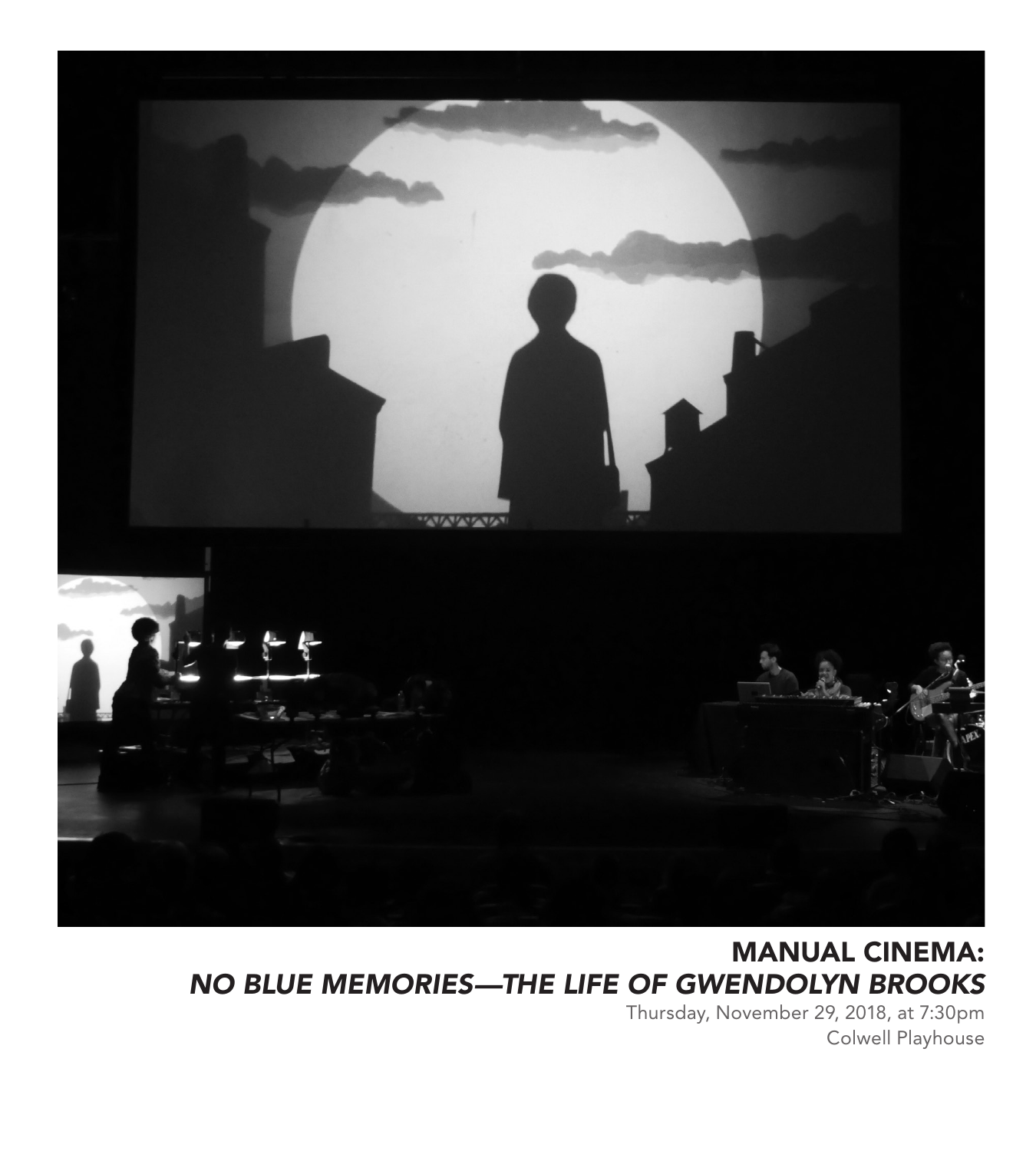## PROGRAM

#### MANUAL CINEMA: *NO BLUE MEMORIES—THE LIFE OF GWENDOLYN BROOKS*

Commissioned by the Poetry Foundation Written by Crescendo Literary (Eve L. Ewing and Nate Marshall)

Sarah Fornace, director Jamila Woods and Ayanna Woods, music composers Ayanna Woods, music director Drew Dir, storyboards Drew Dir and Lizi Breit, puppet designers Mieka van der Ploeg, costume designer Claire Chrzan, lighting designer Ben Kauffman, sound designer Mike Usrey, sound engineer Mariana Green, stage manager N. LaQuis Harkins, Gwendolyn Brooks puppeteer Rasaan Khalil, Haki R. Madhubuti puppeteer Jyreika Guest, puppeteer Felix Mayes, puppeteer Sharaina L. Turnage, puppeteer

Shalynn Brown aka RED, drums Ryan Nyther, trumpet Terry Patrick, Jr., keyboard Ayanna Woods, vocals, bass Kamaria Woods, vocals, sound effects

*For all North, Central, and South American booking inquiries please contact: Laura Colby, Director, Elsie Management laurac@elsieman.org TEL: +1 718 797 4577 www.elsieman.org*

*Exclusive Asian Touring representation: Broadway Asia Company info@broadwayasia.com TEL:+1 212 203 9986 www.broadwayasia.com*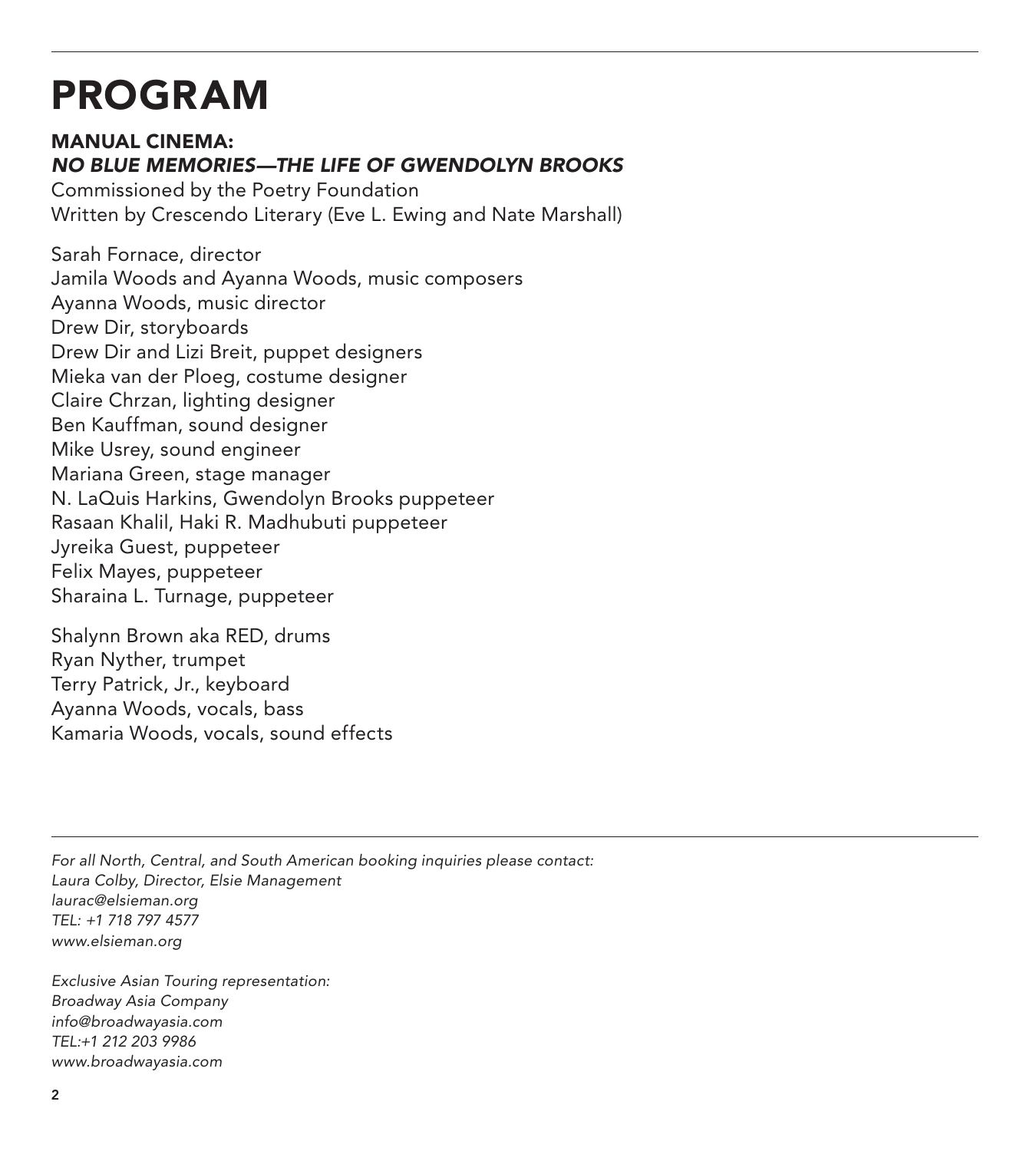### THANK YOU FOR SPONSORING THIS PERFORMANCE

With deep gratitude, Krannert Center thanks all 2018-19 Patron Sponsors and Corporate and Community Sponsors, and all those who have invested in Krannert Center. Please view their names later in this program and join us in thanking them for their support.

This event is supported by:



RARE BOOK AND MANUSCRIPT LIBRARY AT THE UNIVERSITY OF ILLINOIS AT URBANA-CHAMPAIGN First-Time Sponsor



BRENDA & STEPHEN PACEY Nine Previous Sponsorships Three Current Sponsorships

Ward  $\&$ **Associates** 

**REALTORS® Debora M. Auble** 

CORPORATE & COMMUNITY BRONZE SPONSOR

#### HELP SUPPORT THE FUTURE OF THE ARTS. BECOME A KRANNERT CENTER SPONSOR BY CONTACTING OUR ADVANCEMENT TEAM TODAY:

KrannertCenter.com/Give • development@krannertcenter.illinois.edu • 217.333.1629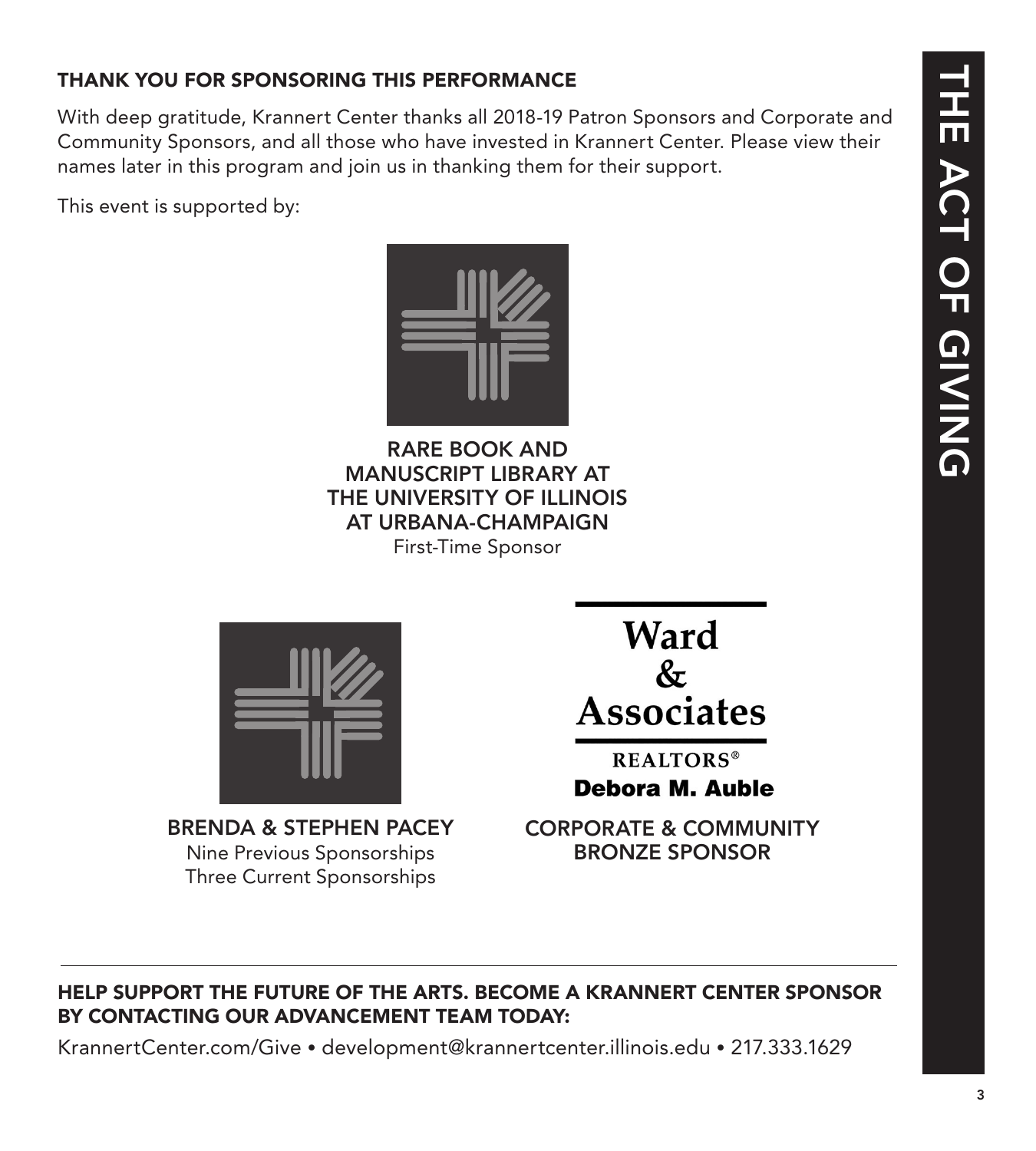# PROFILES

MANUAL CINEMA is a performance collective, design studio, and film/video production company founded in 2010 by Drew Dir, Sarah Fornace, Ben Kauffman, Julia Miller, and Kyle Vegter. Manual Cinema combines handmade shadow puppetry, cinematic techniques, and innovative sound and music to create immersive stories for stage and screen. Using vintage overhead projectors, multiple screens, puppets, actors, live feed cameras, multi-channel sound design, and a live music ensemble, Manual Cinema transforms the experience of attending the cinema and imbues it with liveness, ingenuity, and theatricality.

Manual Cinema has been presented by, worked in collaboration with, or brought its work to The Metropolitan Museum of Art (New York City), Brooklyn Academy of Music (New York City), The Museum of Contemporary Art Chicago, The Kennedy Center (Washington, DC), Under the Radar Festival (New York City), La Monnaie-DeMunt (Brussels, Belgium), The Noorderzon Festival (Groningen, Netherlands), The Kimmel Center (Washington, DC) The O, Miami Poetry Festival (Florida), The Tehran International Puppet Festival (Iran), Davies Symphony Hall (San Francisco), The Theatre at Ace Hotel (Los Angeles) and elsewhere around the world. They have collaborated with StoryCorps (New York City), Erratica (London), The Belgian Royal Opera (Brussels), Hubbard Street Dance Chicago, *Pop-Up Magazine* (San Francisco), Nu Deco Ensemble (Miami), *The New York Times* best-selling author Reif Larsen (New York City), and threetime Grammy Award-winning Eighth Blackbird (Chicago).

In 2018, the company will have debuts in Holland and Cairo, Egypt.

Featured Poems by Gwendolyn Brooks: "Eventide" "Beverly Hills, Chicago"

"We Real Cool"

"Gwendolyn Brooks" (by Haki Madhubuti)

"The Third Sermon on the Warpland"

"Speech to the Young, Speech to the Progress-Toward"

#### PUPPETEERS

JYREIKA GUEST made Chicago her home performing her one-woman show *Arn't I Still: Lessons of Her* for the Solo Chicago Festival four years ago. She's an active performer in the Chicago area, an ensemble member of The Plagiarists, and former ensemble member of Chicago Slam Works where she starred in three original shows in their debut season.

N. LAQUIS HARKINS is a graduate of Howard University. She was born and raised in Chicago. Since her initial work with the Hip Hop Theatre Junction (*Rhyme Deferred*), Harkins has performed in various productions including *Repairing a Nation, How We Got On* (understudy), and *Blues for an Alabama Sky*  (double understudy); in commercials (Kellogg's "Finding Dory;" Nissan Rogue for *Star Wars*); and in independent films. She recently produced her first short film *Kayla's Light* about families in Chicago dealing with tragic loss.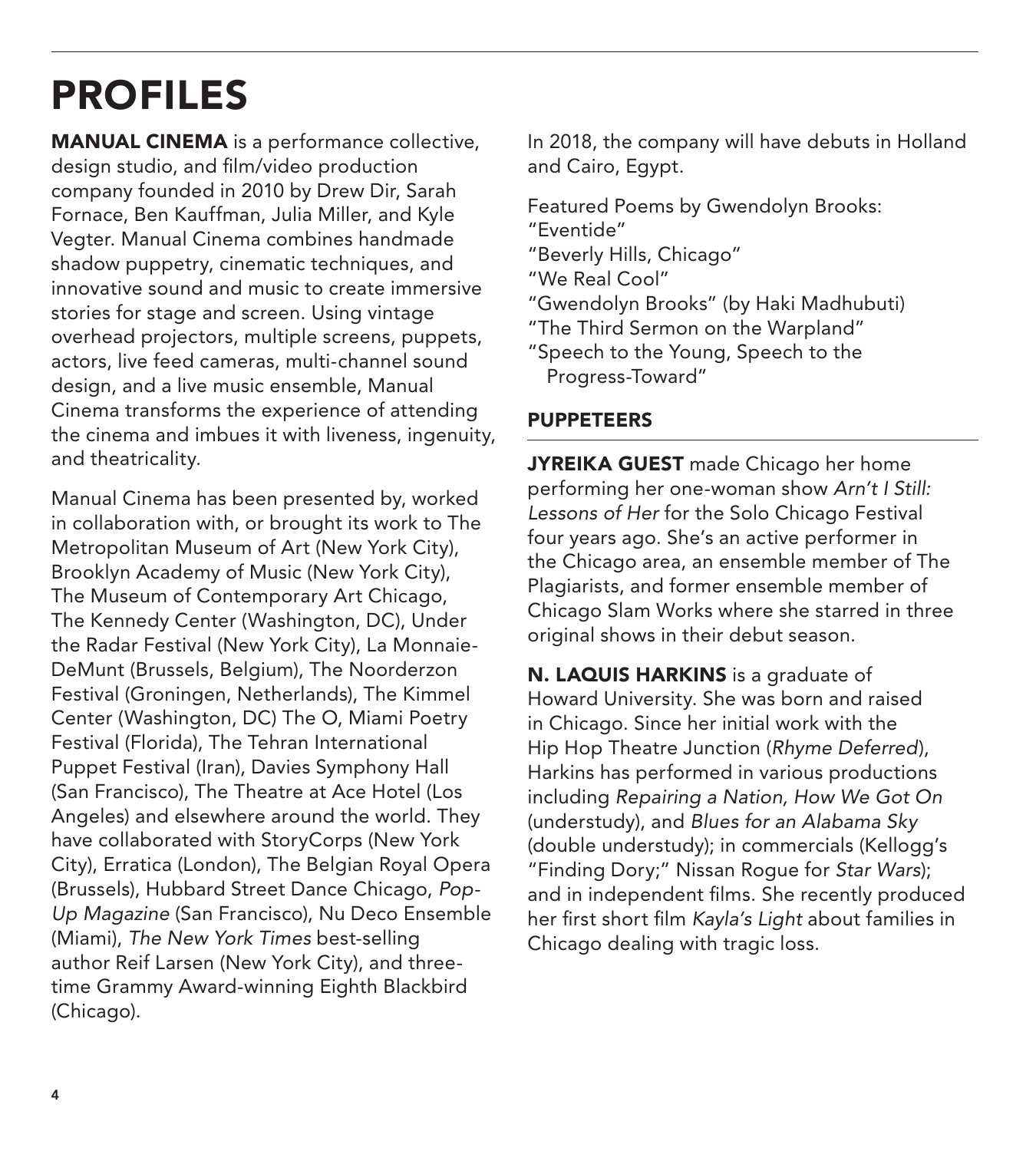RASAAN KHALIL is a rapper, poet, and actor from Maywood, Illinois. He is a 2016 Poetry Incubator alumnus and a fourth-year student at the University of Illinois at Chicago, currently studying history with a minor in African-American studies. Influenced by artists such as Fela Kuti, Lupe Fiasco, and Saul Williams, much of Khalil's work explores faith, race, and coming of age in Chicago. He plays the role of Haki in *No Blue Memories*. Khalil's debut hip hop project is set to release in in 2019. Khalil's work has been featured in *FakeshoreDrive* (blog) and elsewhere.

**FELIX MAYES** has had the opportunity to perform on stages from the New Jersey Performing Arts Center to the Lincoln Center to the Rudolfinum in Prague, Czech Republic, as a singer, actor, and dancer. He has participated in the Philadelphia Fringe Festival and Irene Ryan Acting Scholarships festival, as well as the American College Dance Festival. Mayes is a graduate of Muhlenberg College in Allentown, Pennsylvania.

SHARAINA LATRICE TURNAGE is from the South Side of Chicago. She is making her debut at Manual Cinema. Turnage received her Bachelor of Arts at Southern Illinois University Edwardsville where past credits include Mayme (*Intimate Apparel*), LaWanda/Topsy Washington/ Norma Jean (*The Colored Museum*), and Bernice (*Servy-n-Bernice 4ever*). Recent credits include *Los Milagros* (Free Street Theater) and *Grey Area* (FYI). Turnage has researched and performed theatre historically done by slaves, called Du Theater in Suriname, South America, and was amongst one of the first actors to perform Du Theater in the United States.

#### MUSICIANS

SHALYNN BROWN aka RED (drums) attended Columbia College Chicago majoring in music instrumental performance. While at Columbia, they started an all-female band, which is currently breaking ground in Chicago's underground music scene. Their favorite instruments to play are the drums, bass guitar, acoustic guitar and, of course, the piano. In Brown's spare time you can find them writing and recording music, humming, tapping their foot, or keeping a beat on a table.

**RYAN NYTHER** (trumpet) developed an early interest in music at Dixon Elementary School (Chicago) under the direction of Diane Ellis, focusing on all aspects of Black American music. He later learned from Chicago bebop/ avant-garde legends including Fred Anderson, Von Freeman, and Willie Pickens. The skill set he developed helped him acquire a college scholarship and earn a bachelor's degree in jazz studies at Northern Illinois University. He currently tours internationally with the soulful group Dumpstaphunk based in New Orleans. Nyther is also in residency at Andy's Jazz Club with his long-standing collaborative project and group, the Trumpet Summit, playing the traditional, instrumental Black American music of the 1950s and 1960s. He is currently a freelance musician having performed with Isaiah Sharkey, Jamila Woods, Lupe Fiasco, Eric Roberson, Wynton Marsalis, Ivan Neville, Ramsey Louis, Roy Hargrove, Buddy Guy, Maurice Brown, Carl Weathersby, rhythm and blues group Mint Condition, James Carter, and many others.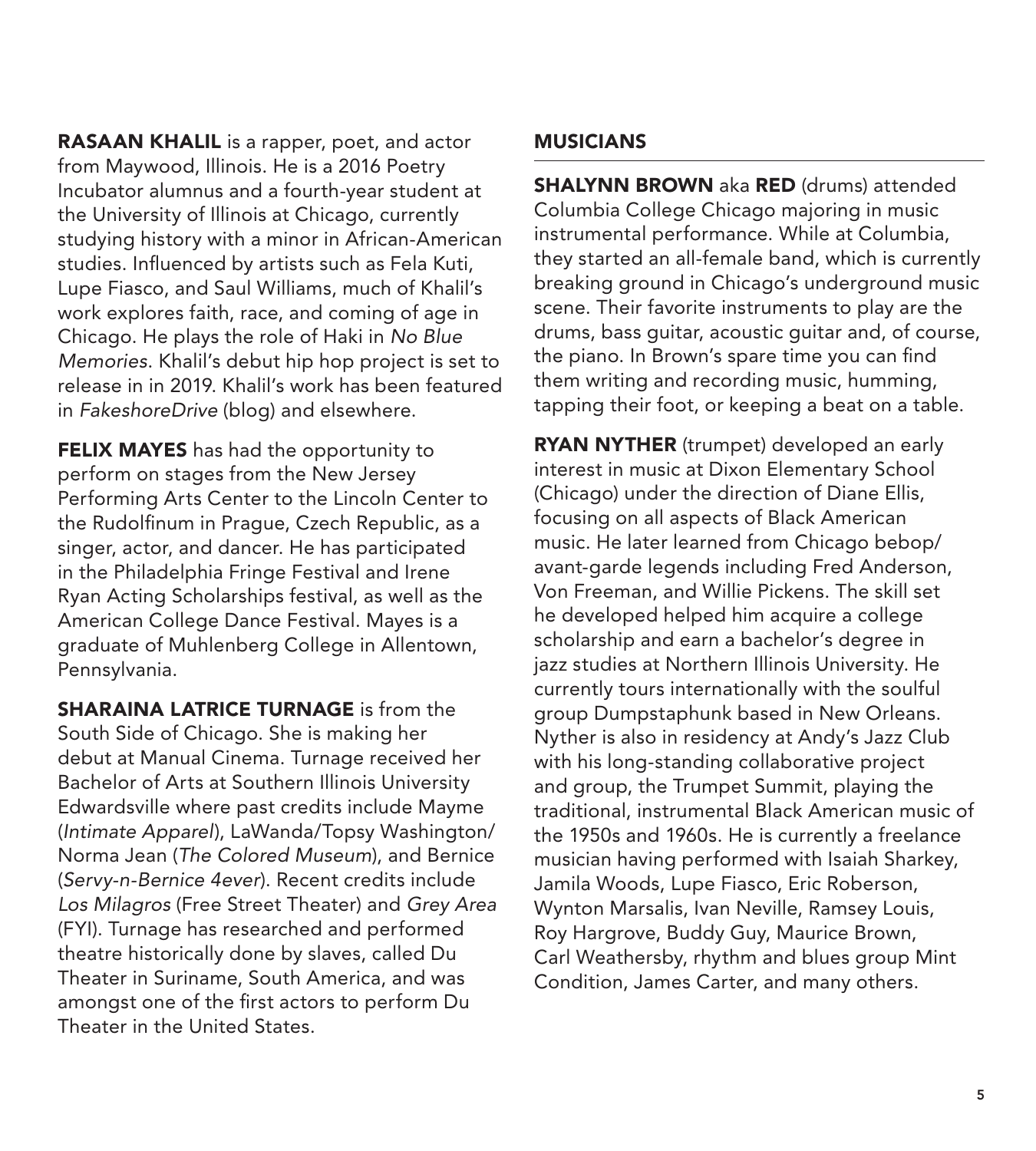AYANNA WOODS (vocals, bass, music director, composer) is a composer, singer, and multiinstrumentalist from Chicago. She earned her Bachelor of Arts in music composition from Yale University. Woods' pieces have been performed by the Wet Ink Ensemble, members of Fifth House Ensemble, the Chicago Children's Choir, and others. Her work as a writer and producer can be found in film scores for Revive LLC, in the viral web series *Brown Girls*, and in her own solo project, *Yadda Yadda*. She is a recipient of Third Coast Percussion's 2017 Emerging Composers Partnership. Her music explores the spaces between acoustic and electronic, traditional and esoteric, wildly improvisational and mathematically rigorous.

KAMARIA WOODS (vocals, sound effects) is a producer, multi-instrumentalist, singer, educator, and sister born and raised in Chicago. She cultivates her own sound, allowing pain, joy, and truth to coexist through honest lyricism and her unique style of production. Through an intimate exploration of ancestry and BLK/joy, Woods creates lullabies for the community and for the self.

#### STAFF & CREATIVE TEAM

LIZI BREIT (puppet designer, associate designer) is a Chicago-based artist working primarily across illustration, animation, sculpture, and performance. She has been working with Manual Cinema since 2011 and is currently serving as associate designer. She is an artistic associate with The Neo-Futurists and a former member of Blair Thomas and Company.

CLAIRE CHRZAN (lighting design) previously designed *The End of TV* with Manual Cinema*.*  Other credits include *Evening at the Talk House*, *The Mutilated,* and *The Room (*A Red Orchid Theatre*); The? Unicorn? Hour?*, *Saturn Returns* 

(The Neo-Futurists); *The Distance, We're Gonna Die* (Haven Theatre); *Caught* (Sideshow Theatre Company); *After Miss Julie*, *The Night Season* (Strawdog Theatre Company); *Peerless (*First Floor Theater)*; Pinocchio* (Neverbird at Chicago Children's Theatre)*; Love and Human Remains, Good Person of Szechwan (*Cor Theatre*); The Terrible* (The New Colony); *The Guardians*, *Uncle Bob* (Mary-Arrchie Theatre); *The Hero's Journey*, *Best Beloved: The Just So Stories*, *The Pied Piper* (Forks and Hope Ensemble). Chrzan also works as a production stage manager for various companies including Hubbard Street Dance Chicago's HS2, The Joffrey Ballet's Joffrey Academy, and Alonzo King LINES Ballet.

DREW DIR (puppet designer, co-artistic director) is a writer, director, and puppet designer. Previously, he served as the resident dramaturg of Court Theatre and a lecturer in theatre and performance studies at the University of Chicago. He holds a master's degree in text and performance studies from King's College London and the Royal Academy of Dramatic Art.

EVE L. EWING (playwright) is a writer and sociologist from Chicago. She is author of two books, *Electric Arches* and *When the Bell Stops Ringing: Race, History, and Discourse amid Chicago's School Closures* (forthcoming from University of Chicago Press). Her work has appeared in *Poetry*, *The New Yorker*, *The New York Times*, *The Atlantic*, the *Chicago Tribune*, and many other venues. She is a provost's postdoctoral scholar at the University of Chicago School of Social Service Administration where she does research on racism and American public schools.

SARAH FORNACE (director, co-artistic director) is a director, puppeteer, choreographer, and narrative designer based in Chicago. She is a co-artistic director of Manual Cinema. Outside